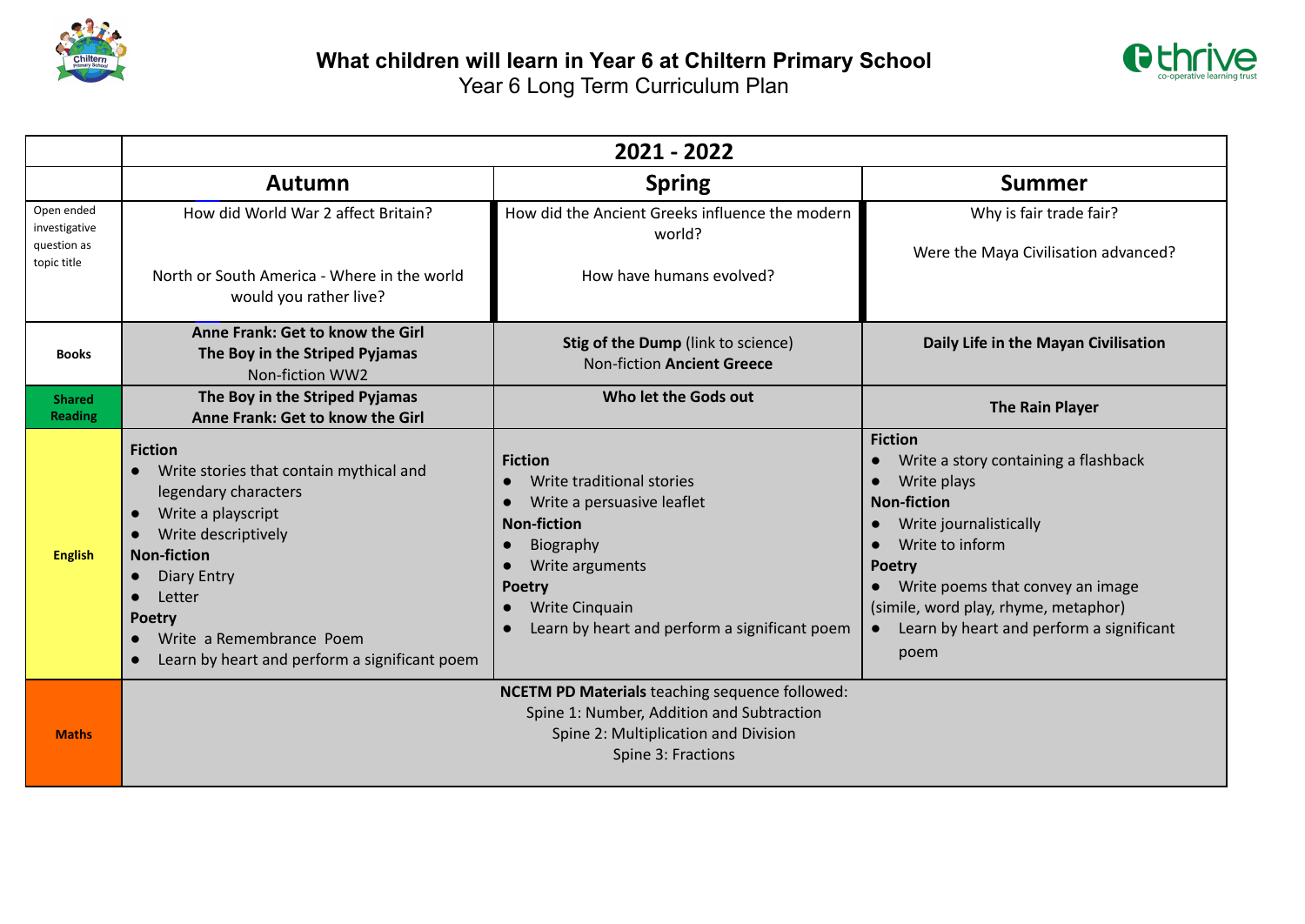



| <b>History</b>                   | What affect did WW2 have on Britain?<br>A study of an aspect or theme of British history<br>beyond 1066: World War 2 (including Private John<br>Cunningham VC)<br>Museum in a Box - Hull Museums (WW2)                                                                                                                                                                                                                   | <b>Ancient Greece</b>                                                                                                                                   | A Non-European society that provide contrasts<br>with British history: Mayan civilisation                                                                                                                                                                 |
|----------------------------------|--------------------------------------------------------------------------------------------------------------------------------------------------------------------------------------------------------------------------------------------------------------------------------------------------------------------------------------------------------------------------------------------------------------------------|---------------------------------------------------------------------------------------------------------------------------------------------------------|-----------------------------------------------------------------------------------------------------------------------------------------------------------------------------------------------------------------------------------------------------------|
| Geography                        | Location knowledge: compare and contrast North<br>& South America to the UK and Africa (countries,<br>major cities, capital cities etc. including Hull &<br>Sierra Leone)<br>Locational knowledge: identify the position and<br>significance of latitude, longitude, Equator,<br>Northern & Southern hemispheres, Tropics of<br>Cancer Capricorn, Artic and Antartic Circle,<br>Prime/Greenwich Meridian and time zones. | Human and physical geography: vegetation belts<br>and rivers in North & South America. Identifying<br>economic activity including trade links.          | Human and physical geography: investigating the<br>distribution of natural resources including<br>energy, food, minerals and water and world trade.<br><b>Why is Fairtrade fair?</b>                                                                      |
| <b>Science</b>                   | Living things and habitats<br>Classification according to observable<br>characteristics<br>Giving reasons for classification<br><b>Animals including humans</b><br>Identify and name circulatory system<br>Diet, drugs and exercise<br>Nutrient and water transportation                                                                                                                                                 | <b>Evolution and inheritance</b><br>Fossils<br>Offspring and variation<br>Adaption may lead to evolution<br>(Museums in a Box - Hull Museums (Fossils)) | Electricity<br>How voltage affects brightness of bulb etc.<br>Give reasons for changes to circuit e.g. brightness<br>of bulbs<br>Using symbols to represent circuit<br>Light<br>Light travels in straight lines<br>How we see<br>Light sources<br>Shadows |
| Ongoing                          | Ongoing observations of the natural world, tree<br>classification etc.                                                                                                                                                                                                                                                                                                                                                   | Field study activities, perhaps linked to residential<br>visits                                                                                         | <b>Scientist Links</b><br>Carl Linnaeus, Mary Anning, Charles Darwin,<br><b>Alfred Wallace</b>                                                                                                                                                            |
| <b>Working</b><br><b>Science</b> | <b>Considering our evidence</b>                                                                                                                                                                                                                                                                                                                                                                                          | <b>Testing and communicating outcomes</b>                                                                                                               | <b>Planning to investigate</b>                                                                                                                                                                                                                            |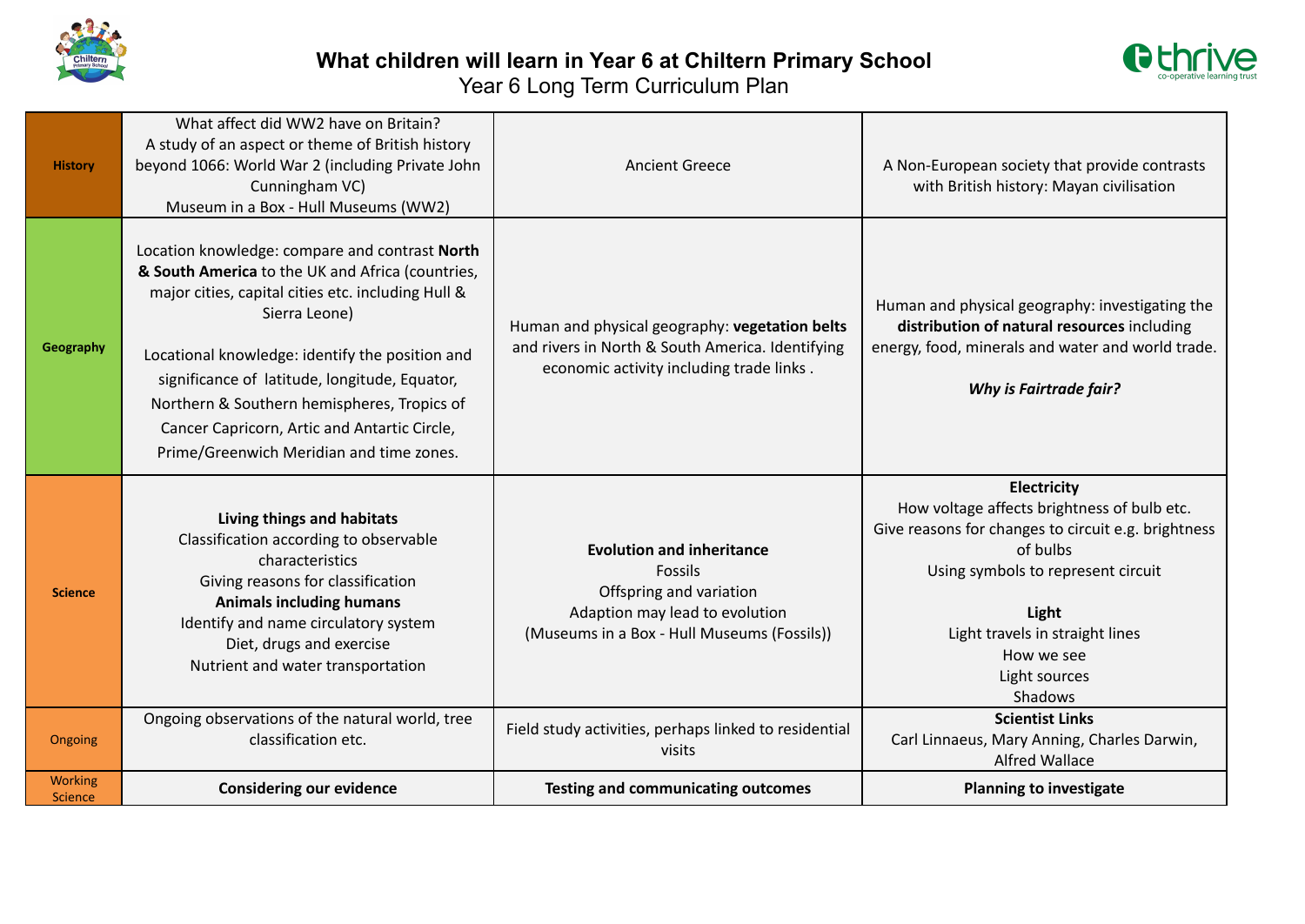

## **What children will learn in Year 6 at Chiltern Primary School** Year 6 Long Term Curriculum Plan



|                                                                          |                                                                                                                                                                                                                                                                                 | Drawing conclusions and evaluating                                                                                                                                                                                                                                                                                                                       | Observing and recording                                                                                                                                                                                                                                 |          | Asking questions and choosing enquiry methods                                                                                                                      |                     |
|--------------------------------------------------------------------------|---------------------------------------------------------------------------------------------------------------------------------------------------------------------------------------------------------------------------------------------------------------------------------|----------------------------------------------------------------------------------------------------------------------------------------------------------------------------------------------------------------------------------------------------------------------------------------------------------------------------------------------------------|---------------------------------------------------------------------------------------------------------------------------------------------------------------------------------------------------------------------------------------------------------|----------|--------------------------------------------------------------------------------------------------------------------------------------------------------------------|---------------------|
| <b>Types of</b><br>Enquiry                                               | <b>Observing changes</b><br>over time                                                                                                                                                                                                                                           | <b>Grouping and classifying</b>                                                                                                                                                                                                                                                                                                                          | <b>Noticing patterns</b>                                                                                                                                                                                                                                | Research | <b>Comparative testing</b>                                                                                                                                         | <b>Fair testing</b> |
| <b>Computing E</b><br><b>Safety</b>                                      | <b>Online Gaming</b>                                                                                                                                                                                                                                                            |                                                                                                                                                                                                                                                                                                                                                          | Protecting yourself online                                                                                                                                                                                                                              |          | Sharing information safely online                                                                                                                                  |                     |
| Programming                                                              | Understanding, constructing and deconstructing<br>algorithms - focus on times tables game                                                                                                                                                                                       |                                                                                                                                                                                                                                                                                                                                                          | Design a program using repeat procedures and<br>variables. Focus on tables game.                                                                                                                                                                        |          | Programming a device and recognising errors<br>within algorithms . Focus on clock.                                                                                 |                     |
| <b>Digital</b><br>Literacy                                               | Cross curricular                                                                                                                                                                                                                                                                |                                                                                                                                                                                                                                                                                                                                                          | Cross curricular                                                                                                                                                                                                                                        |          | Cross curricular                                                                                                                                                   |                     |
| Art                                                                      |                                                                                                                                                                                                                                                                                 | Art project making clay poppies (similar to the<br>Mayan artwork.<br>Layered printing on marbling background (Ancient<br>exhibition at the Tower of London) basing the work<br>Printing, masks and headdresses.<br>Greece picture - see seperate file for ideas)<br>around the artist Peter Voulkos, the sculptor.<br>Sketching, designing, drawing etc. |                                                                                                                                                                                                                                                         |          |                                                                                                                                                                    |                     |
| D&T                                                                      | Creating a structure for the exhibition of the art<br>poppies. (Using ideas of installations by Martin<br>Create a flatbread snack.<br>Waters).<br>(Design, make & evaluate using cooking and<br>(Design, make & evaluate using technical<br>nutrition knowledge)<br>knowledge) |                                                                                                                                                                                                                                                                                                                                                          | How did the Maya build the pyramids?<br>Looking at simple mechanisms. Designing and<br>creating levers, pulleys and wheel and axles.<br>Design and build a house for a new housing<br>estate.<br>(Design, make & evaluate using technical<br>knowledge) |          |                                                                                                                                                                    |                     |
| <b>Music</b><br><b>Listen and</b><br>appraise/<br>compose and<br>perform |                                                                                                                                                                                                                                                                                 | WW <sub>2</sub><br>Singing and performing pop, folk and rock songs                                                                                                                                                                                                                                                                                       | <b>Ancient Greece</b><br>Compose a soundscape                                                                                                                                                                                                           |          | The history of music<br>Listen and appreciate the music by the classical<br>composers throughout history<br>Listen and appreciate the reggae music from<br>Jamaica |                     |
| <b>Singing</b>                                                           |                                                                                                                                                                                                                                                                                 | Harvest/Christmas<br><b>KS2 Remembrance</b>                                                                                                                                                                                                                                                                                                              | Easter songs                                                                                                                                                                                                                                            |          | Summer songs<br>KS2 Songs for Hull Singing Day                                                                                                                     |                     |